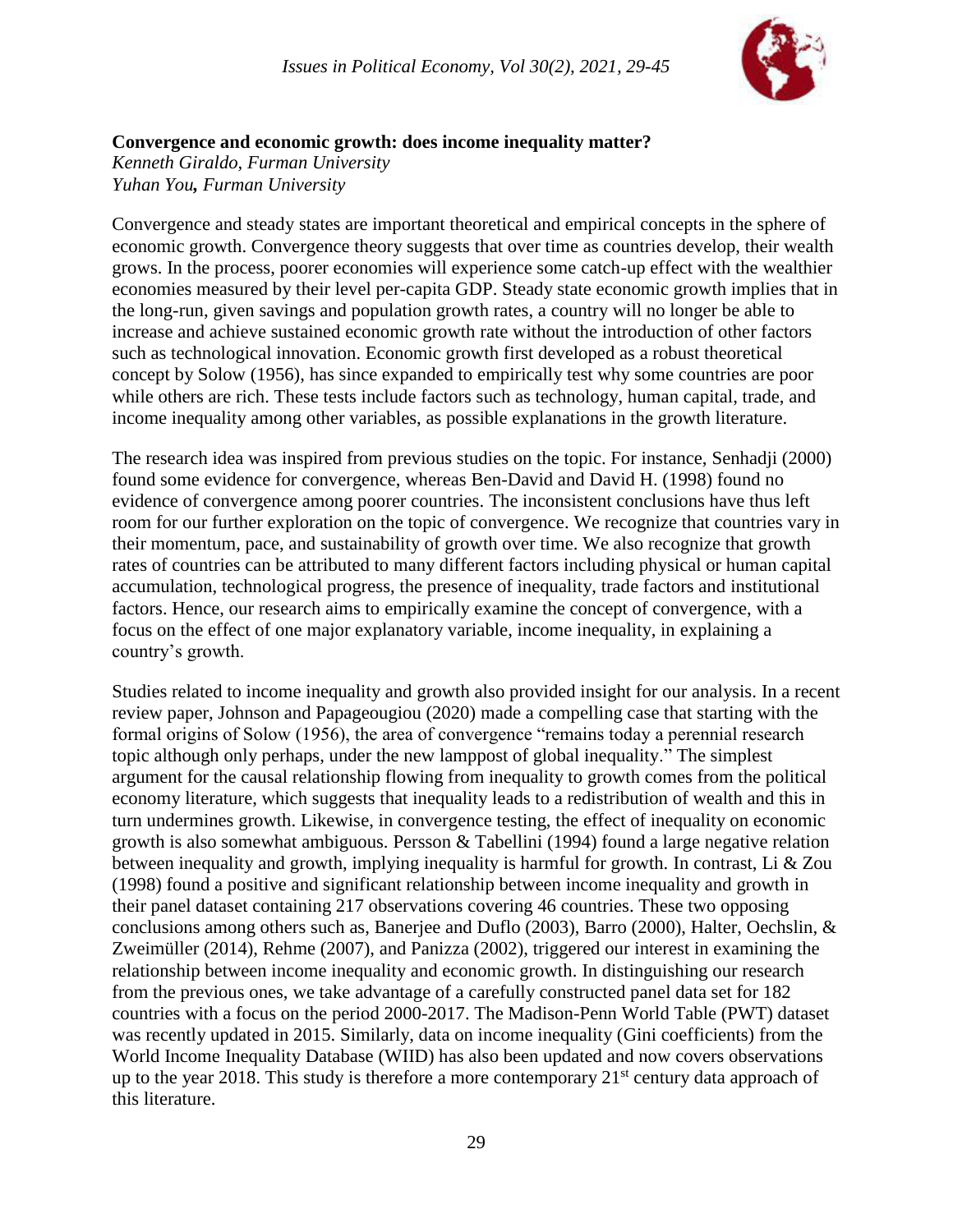The rest of our research paper is developed as follows. Section II conducts a detailed review of previous studies carried out on convergence as well as studies that prominently include inequality as an independent variable. Here we will also look at other control variables in the growth convergence literature such as institutions and trade. Section III provides a discussion of the data, variables included, and our model specifications and methodology for running convergence and growth inequality tests. In section IV we show our main results and tables. Section V provides some concluding remarks.

## **II. Growth and Income Inequality Literature Review**

Since our empirical work begins with some basic convergence tests, before we review some of the research on the effect of income inequality on growth, we cite some general research on convergence and divergence patterns across countries. In his survey article, Pritchett (1997) uses a country fixed effects model and concludes there was divergence 'big time' as he calls it, for less developed and non-industrialized countries for the period of 1870-1994. For developed countries, he identifies a strong pattern and considerable convergence in absolute income levels. He suggests that in theorizing about economic growth, researchers need to ask whether the country is a stable advanced economic leader, or an emerging but booming industrializing economy, or a semi-industrialized economy, distinct from others trying to escape a poverty trap into sustained growth.

Mankiw, Romer, & Weil (1992) build on and take seriously the basic implications of the Solow model. They show that growth of income is a function of the determinants of the ultimate steady state and the initial level of income. By regressing the change in the log of income per capita between 1960 and 1985 on the log of income per capita in 1960, with and without controlling for investment, growth of the working-age population, and school enrollment, the authors found that there was a strong tendency for convergence, or, for poor countries to grow faster than rich countries. Furthermore, they were among the first to augment the Solow model by including human capital as well as physical capital. They conclude that the augmented Solow model with savings, education, and population growth explain most of the international variation in percapita income.

Given our main focus, which is the link between inequality and growth, there are some interesting studies that have examined this particular question. Barro (2000) concludes that inequality retarded growth in poor countries but promoted growth in wealthy countries. His empirical approach to capture variations in growth rates includes, per-capita GDP, Rule of Law Index, Democracy Index, Inflation Rate, Years of Schooling, and Growth Rate of the Terms of Trade as explanatory variables for three time periods between 1965 and 1995 for a broad set of countries. Separately he runs growth rates on a set of quintile–based income inequality measures. Barro (2000) concludes that the Kuznets curve hypothesis does emerge as a clear empirical regularity but technological considerations and other measures such as the stock of human capital, and investment to GDP ratio explain a large proportion of the variation in growth across countries over time.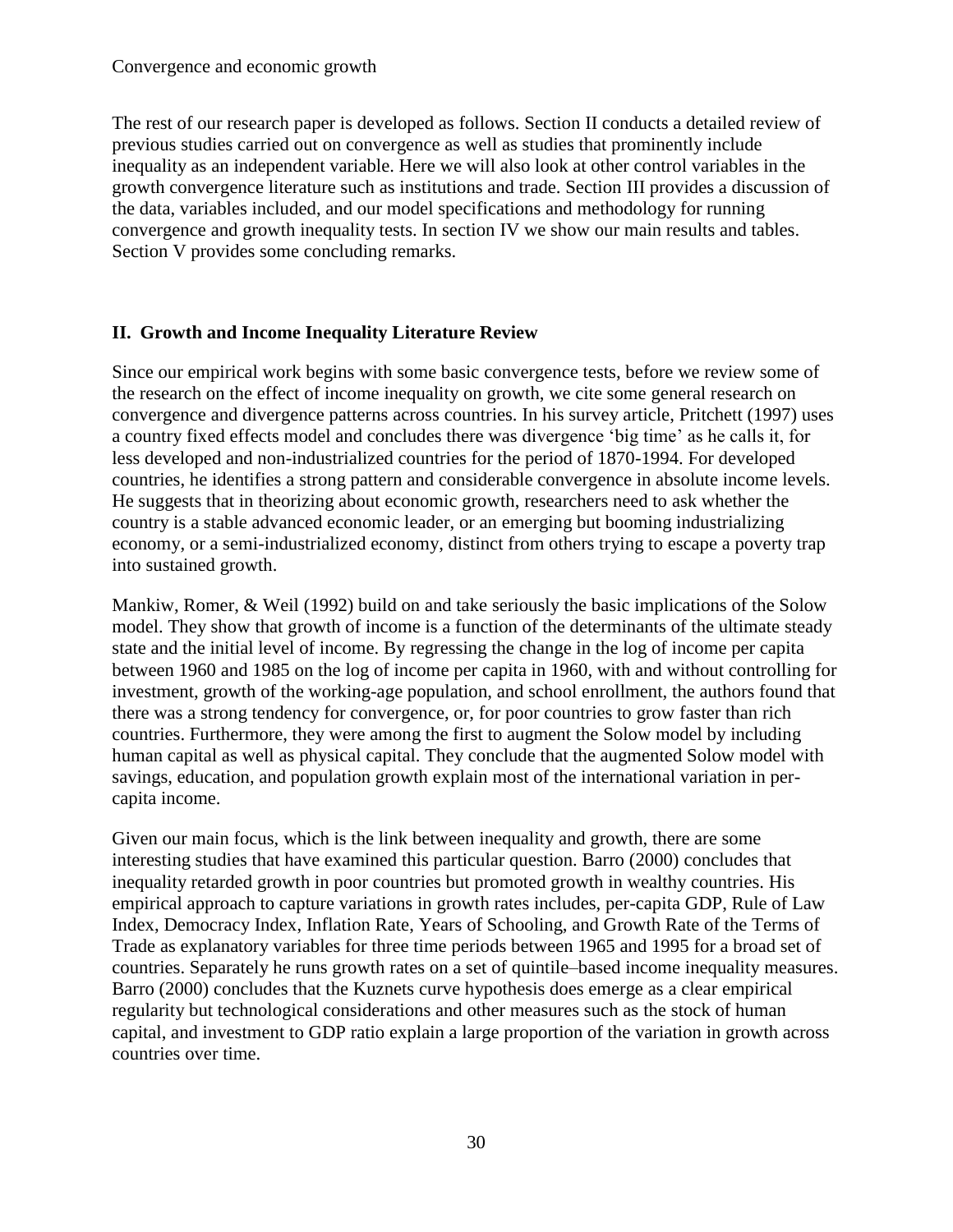Among the papers that look at the link between inequality and growth, Banerjee and Duflo (2003) provide a theoretical basis for this relationship but in addition look at why the effect of inequality and growth has given different and conflicting answers across various studies. They point to the fact that the choice of models used in previous studies is likely the main reason that some studies find a positive relation between growth and income inequality, while others show that it is negative. Their study conducts various empirical tests and demonstrate that imposing a linear specification on the relationship between inequality and growth is inaccurate and problematic at many levels including the simultaneity bias between the two variables. Banerjee and Duflo (2003), state, "OLS estimations of this equation are likely to be biased by a correlation between inequality and the error term. If this is indeed the real structure of the data, it is possible to solve some of these identification problems by exploiting the panel structure of the data." They also suggest that this problem could be addressed by taking first differences in the growth equation and inequality estimation, or by introducing appropriate inequality lagged variables and quadratic terms. In their empirical work they find that inequality lagged 1-period leads to a negative relationship with growth rates. Following other studies including Barro (2000), they also find that there is a non-linear relationship between inequality and economic growth best captured by a quadratic term. The main reason why this paper is influential in our own research and in our model specification is because of the explicit warning they issue against the automatic specification of a linear models in empirical testing of growth rates and inequality.

Besides studies that have analyzed the issue at a global level, Birdsall, Ross & Sabot (1995) pay close attention to the region of East Asia for the period of 1965-90, including countries that were once recognized as "high performing Asian economies" like Hong Kong, Indonesia, Japan, the Republic of Korea, Malaysia, Singapore, Taiwan (China), and Thailand. In exploring the connection between rapid economic growth and low inequality for this set of countries over the 25-year period, they find that education (or primary and secondary school enrollment rates), as well as other elements such as a country's development strategy, play a critical role in contributing to the overall positive economic environment. The regional focus of this paper is a reminder for us to not just run cross-country regressions for our data on 182 countries. Rather, to also carry out sub-group regressions based on geographical region and income levels, in an attempt to make comparisons that are more meaningful between regions.

Another interesting paper that contributed to our model specification is "Income Inequality: Does Inflation Matter?" by Aleš (2001). This study runs cross-country regressions with the effect of inflation and hyperinflation on inequality. They find that low levels of inflation or price stabilization decreased income inequality, and that this relationship between inequality and inflation is most pronounced in countries with hyperinflation and reductions in inflation appeared to have diminishing returns to improvements in inequality. Inclusion of some measure of government spending as a control variable is motivated by the paper "Mortality, Fertility, and Persistent Income Inequality" by Sarkar (2008), which describes a feedback loop due to the cost of healthcare services that perpetuate income inequality. Since parents care about the health and education of their children, yet health care workers are paid skilled level wages. The implication here is that healthcare across the world is subsequently costlier for the poor than the rich. Since healthcare is important in raising survivability, poor parents have higher child mortality relative to wealthy parents. Sarkar (2008) notes that this feedback loop is more impactful in areas with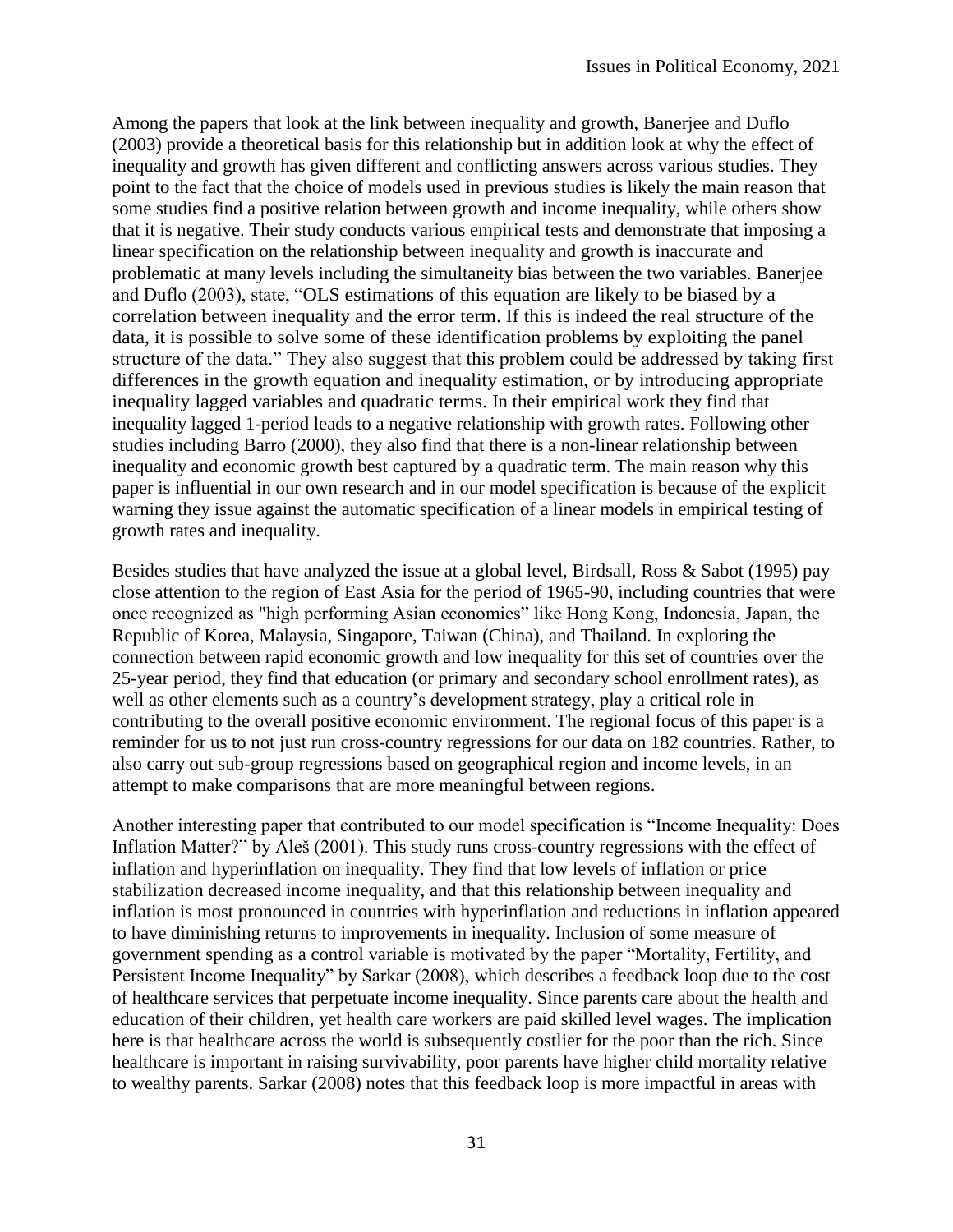lower levels of PCGDP. Our model includes a health care expenditure variable as a percent of GDP.

Helpman et al (2010) offers some insight on how trade openness in a country could affect inequality. The paper looks at the relationship between trade openness and inequality and unemployment, and finds that the opening of trade can either increase or decrease unemployment depending on the current level of trade openness. Their model considers firms to be heterogeneous where not all firms participate in international trade resulting in some businesses enjoying increased revenue from trade participation. Their theoretical model shows trade openness increases inequality initially, but then decreases with more trade openness as more firms begin to participate. Due to the relationship trade openness has with inequality, as well as it's clear implications with economic growth, we have also added a trade openness variable to our model.

Finally, while not directly related to the growth literature, Acemoglu et al. (2001) looked at the impacts of colonization on the economies of various countries. The authors conclude that mortality rates significantly affected the type of institution established in European colonies, which led to long term palpable negative economic effects. They also conclude that there are benefits to adopting institutions that are more suited for economic growth.

Given our above literate review and following Barro (2000) and Banerjee and Duflo (2003) in particular, our data collection and model specification focused on the democracy index, inflation, trade openness, healthcare expenditures, in addition of course to growth rates, per-capita GDP and income inequality. The next section provides more details on our data sources and variables, and the motivation for our model specifications.

## **III. Data, Model Specification, & Methodology**

Based on our literature review in Section I above, our study is divided into three main parts:

(1) A set of standard growth convergence tests.

(2) Conditional convergence tests with a focus and inclusion of inequality as the main variable of interest (conditional convergence test includes a measure of the per-capita GDP level, along with other independent variables).

(3) A non-linear specification with an introduction of a quadratic term on inequality closely following previous studies by Banerjee & Duflo (2003) and Barro (2000).

Accordingly, the first model specified below is typically referred to as the standard convergence test in the growth literature. A negative sign on  $RGDP_{1k2000}$  indicates that the lower the initial level of income in a country, the higher its growth rate will be, matching up with what the concept of convergence suggests—over time, poorer countries tend to catch up with the richer ones in minimizing the gap in between.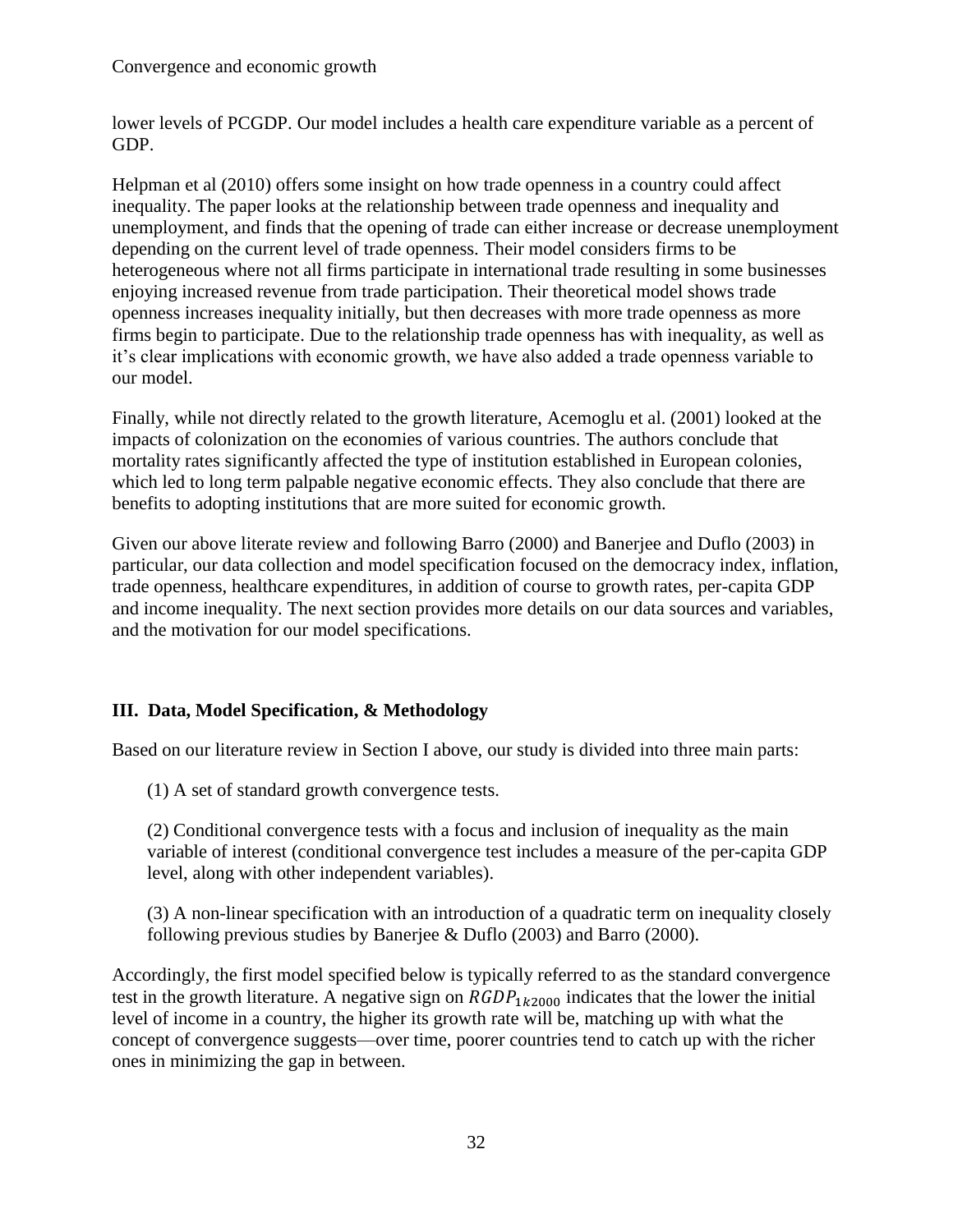(1) ̂\_ = <sup>0</sup> + <sup>1</sup> ∗ 12000 + <sup>2</sup> ∗ +

The first set of regressions are for a cross section of 182 countries where the dependent variable is the average growth rate. The main independent variable of interest is the level Real GDP in 2000 and given the variation in population across this set of countries, we have included population as an additional control variable.

The convergence test is testing the null hypothesis that the coefficient on  $rgdp_{1k2000}$ ,  $\beta = 0$ , versus the alternative that  $\beta \neq 0$ . Statistical significance implies that in our sample, if  $\beta < 0$ , those countries that were initially poorer in 2000, grow faster, than those countries that are or were initially richer in 2000, signaling convergence. Following the cross-country regression for Model (1), we use the same regression for the entire panel resulting in a larger sample size of 3,250 observations.

The second set of regressions are for a simple linear growth model to test the fit and significance of the inequality growth relationship. The full model is specified below.

(2) *GROWTH\_RATE* =  $\beta_0$  +  $\beta_1$  \* *GINI\_LAG* +  $\beta_2$  \* *RGDP1k\_LAG*(*or RGDP*<sub>1k2000</sub>) +  $\beta_3 * DEMOCRACY \_ INDEX \_ LAG + \beta_4 * TRADE \_ INDEX \_ LAG + \beta_5 *$  $HEALTHSPEND\_LAG + \beta_6 * INFLATION\_LAG + \mu$ 

The standard practice in estimating the relationship between growth and inequality is to assume a linear relationship. Instead of  $RGDP_{1k2000}$  in testing for conditional convergence, Model (1), here we will lag real GDP one period, *RGDP1K\_LAG*. Furthermore, we divide our real GDP variable by 1000 for better scaling and interpretation of the coefficients and since GDP is specified in the data in \$ millions. We also lag the inequality (Gini coefficient). Given the Standard Kuznets curve hypothesis that growth influences inequality, specifying a lagged structure minimizes the problem of simultaneity bias. Once again, this is the standard preliminary procedure for example in Banerjee & Duflo (2003) and Barro (2000). Following the cross-country analysis, we run the model as a panel, with time and country fixed effects to account for unobservable factors that vary over time across all the countries or to account for unobservable factors that remain the same over time but vary across individual countries. The fixed effects regression is an estimation procedure in a panel data that allows us to control for time-invariant unobserved individual characteristics that can be correlated with the observed independent variables. In addition, if there are omitted variables in our model, and these variables are correlated with our included variables, then a fixed effects models may provide a means for controlling for omitted variable and simultaneity bias.

Our final model is similar in structure to Model (2) with one notable exception, the inclusion of inequality as a quadratic term.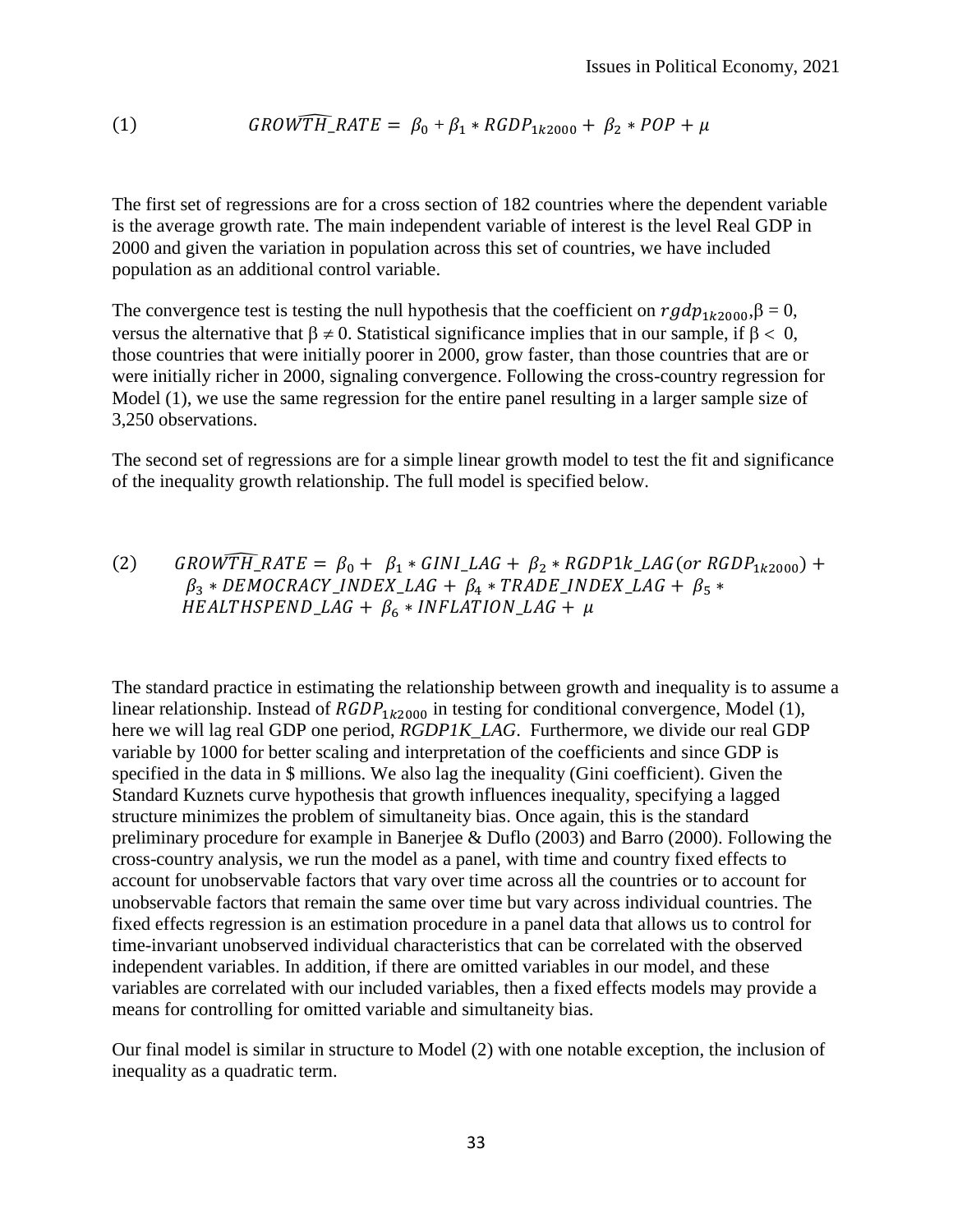(3) *GROWTR\_RATE* = 
$$
\beta_0 + \beta_1 * GINI\_LAG + \beta_2 * (GINI\_LAG)^2 + \beta_3 * RGDP1K\_LAG
$$
 (or *RGDP1<sub>k2000</sub>) +  $\beta_4 * DEMOCRACY\_INDEX\_LAG + \beta_5 * TRADE\_INDEX\_LAG + \beta_6 * HEALTHSPEND\_LAG + \beta_7 * INFLATION\_LAG + \mu$* 

Banerjee & Duflo (2003), state that OLS estimations of cross-country data are likely to be biased by correlation between inequality and the error term. In their paper, they closely examine and review past studies on the relationship between inequality and growth and conduct various theoretical tests to determine if a linear monotonic relationship between these two variables is accurate and therefore well specified in previous research. Furthermore, they acknowledge as we do in our appendix that inequality is not easy to measure. Starting with Deininger and Squire (1996) study, data on inequality have been continuously improving, including the data set that we use in this research, but the potential for error remains. The question remains whether the data on inequality and growth can be appropriately compared over time for a given set of countries. Finally, Banerjee & Duflo (2003), ask what are the right time lags for estimating such models? For example, Banerjee & Duflo (2003), state the net effect on growth coming from the initial reduction in inequality is obviously much smaller than the impact effect, and we can clearly have shocks to inequality that are costly in the short run but beneficial over a longer horizon. For these reasons, we think that the relationship between inequality and economic growth is best specified with quadratic inequality term and an appropriate set of control variables. Barro (2000) states that the choice of the control variables can be critical in such studies because the inequality measure, the Gini coefficient could proxy for omitted variables.

Accordingly, Model (3) specified above include our dependent variable as the growth rate, and the main explanatory variable is income inequality, represented by Gini coefficients. Other control variables include real level GDP, a country's population, government health spending, democracy index, trade index, and inflation. Data collected for the creation of variables *RGDP* (and *RGDP\_LAG*), *GROWTH\_RATE*, and income group specifications came from the Penn World Table (PWT) dataset by Feenstra, Robert C., Robert Inklaar and Marcel P. Timmer (2015). This dataset allowed for a more contemporary look into our variable of interest while still maintaining a high amount of observations when compared to the Madison Dataset, which also has a large number of observations but scarcely any data with consistency post 2000. Using the PWT dataset, a year by year growth rate was calculated for all countries by using a growth formula that accounted for varying gaps in time.

$$
G = \left(\frac{Y_t}{Y_{t-n}}\right)^{\frac{1}{T_t - T_{t-n}}} - 1
$$

Where G is the growth rate,  $Y_t$  is RGDP at time T and  $Y_{t-n}$  is output from n years before,  $T_t$ being the year  $Y_t$  is recorded in and  $T_{t-n}$  being the year  $Y_{t-n}$  is recorded in. With this representation of G, varying gaps in time can be overlooked when calculating growth rates for large datasets such as the PWT dataset. Moreover, using the population data that came with the PWT allowed for the calculation of per capita GDP (*PCGDP*) and allocating for high income and low income group countries by percentiles.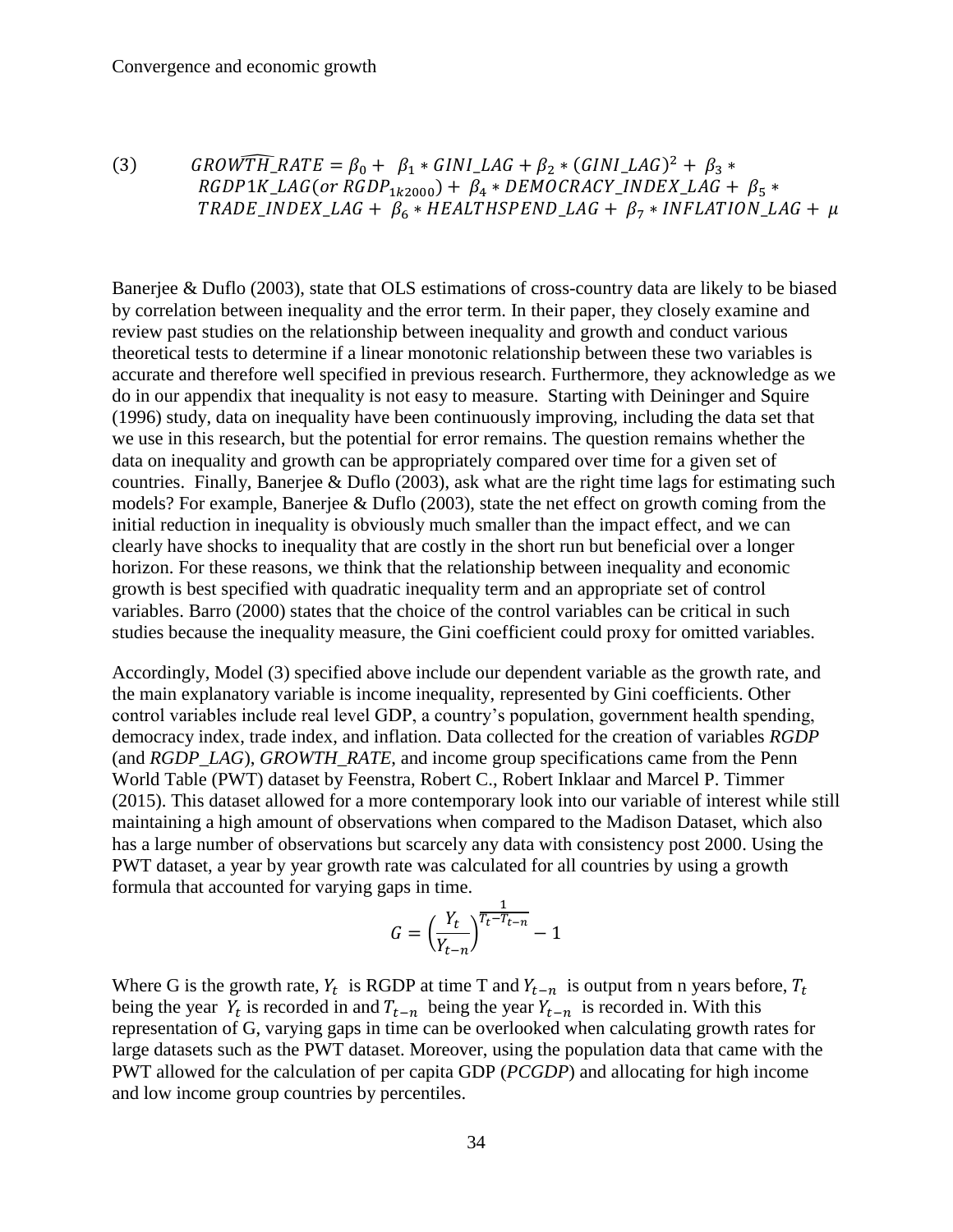Data on the variable income inequality (*GINI\_LAG*) was collected from The UNU-WIDER World Income Inequality Database (WIID). Initially compiled in 1997-99 for a UNU-WIDER project, this dataset has been updated and now covers observations up to the year 2018 in 200 countries. This dataset provides information including country name and code, year the survey was taken, Gini coefficients as reported based on microdata, quintile measures of income distribution, unit of analysis (weighted by person or household), population and area coverage, region and income group classification based on World Bank and United Nations, source of observations, and other less relevant information. This is a very comprehensive source of data on income inequality overall, however, the measurement issues referred to by Banerjee & Duflo (2003) are likely applicable in our study as well. We make reference to this in Appendix A.

As per policy recommendation from research conducted by Sarkar (2008), health spending or education spending, both combat the feedback loop on inequality. For our study, healthcare spending was chosen as the data largely because of more observations than education spending. The data was collected from Ortiz-Ospina, Esteban, and Max Roser (2017) and was constructed using two datasets in order to create government spending on health as a percent of GDP, multiplying (government health spending as a percent of total health expenditure) \* (total health expenditure as a percent of GDP).

Following Acemoglu, Daron, et al. (2001), we chose to use the *DEMOCRACY\_INDEX* to measure difference in political institutions across our 182 countries. The data was collected from *Gapminder*, which compiles the annual ratings released by the Economist Intelligence Unit. Data on the variable *INFLATION* was collected from The World Bank database. Here inflation is measured by the consumer price index, reflecting the annual percentage change in the cost to the average consumer of acquiring a basket of goods and services.

Finally, for the trade openness variable, rather than simply look at trade as a percentage of GDP and given our sample of 182 countries, our goal was to generate an index that is as allencompassing as possible. Therefore, we decided on including three sub-variables for the index construction: trade as a percentage of GDP, average tariff rate applied across all products, a country's status of membership in The World Trade Organization (WTO). Among the three, data on trade as a percentage of GDP was gathered from the World Bank – World Development Indicators, with the variable being measured as the sum of exports and imports of goods and services as a share of gross domestic product. Data on weighted mean applied tariff on all products was also collected from the same source. For the two variables, tradeshare and average tariff rate, the time span was selected to match the period between as early as 1980 to the most recent 2017 or 2016. Due to the relative complex nature of index construction, a detailed description of how we constructed the trade index can be found in Appendix B.

#### **IV. Results**

The regression results for the basic convergence test are presented in Table 1. Here, *RGDP1k* 2000 represents the initial level of real GDP (in millions of dollars) in the year of 2000 for all the countries, scaled or divided by 1000 to overcome the scaling issue and to interpret the coefficient more easily. At both the cross-country and the panel level, the relationship between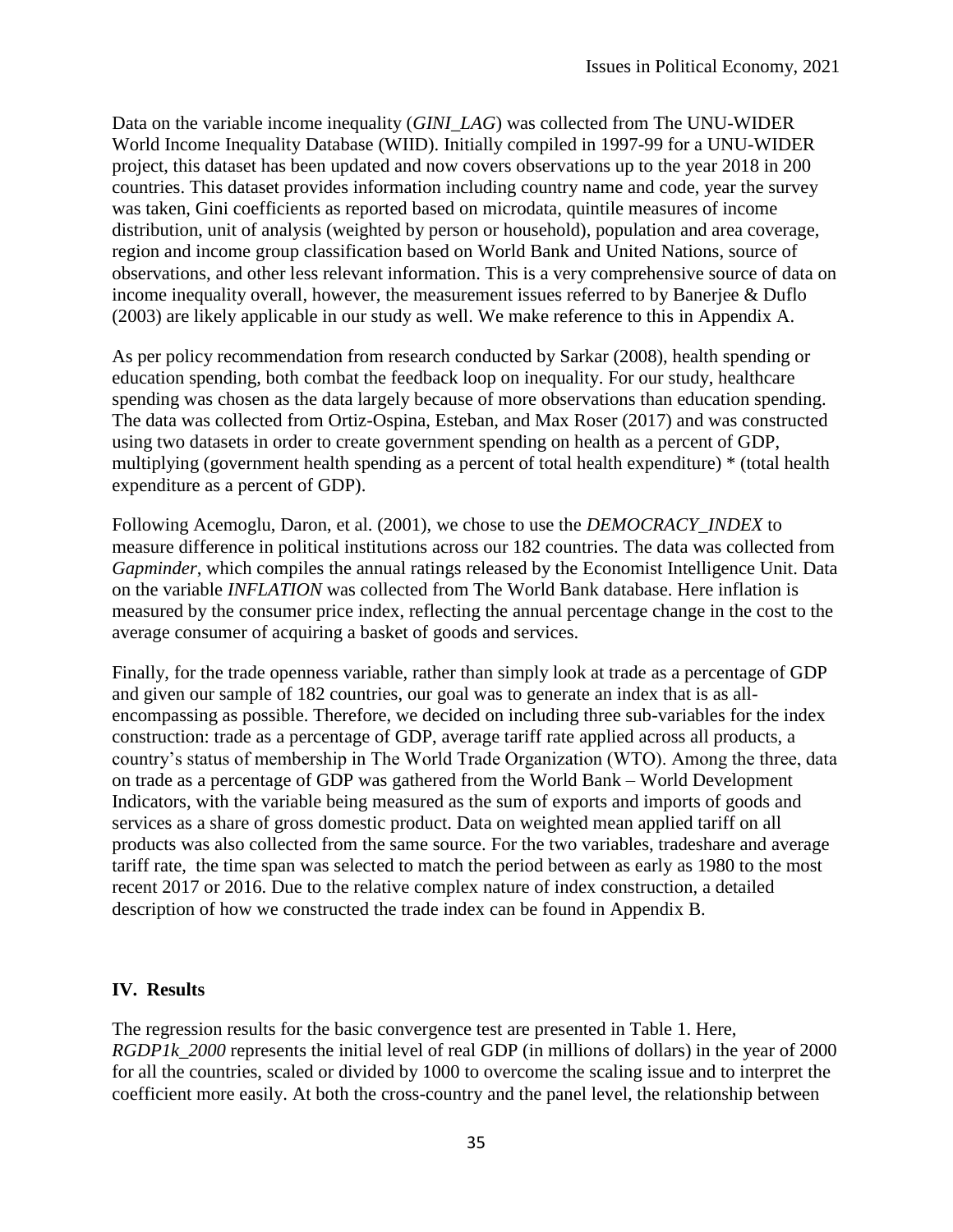initial level of income in 2000 and growth rate over the 17-year period between 2000-2017 is negative. Specifically, for example in column (2), for every 1 billion dollar increase in GDP, growth rate is expected to decrease by 0.000487% (or for every 1 trillion dollars increase in GDP, growth rate will decrease by 0.487%), significant at the 5% significance level, other things constant. This suggests that convergence among the 182 countries likely occurred during the 17 year period. The magnitudes of the coefficients are in fact not so trivial.

The rest of the table displays the convergence tests for sub-groups of countries classified by geographical regions by the World Bank. Except for South Asia, North America, the Middle East and North Africa, all the other four regions show some within-region convergence. Among those, the effect of base level GDP on growth rate is significant at 1% level for East Asia and Pacific, Europe and Central Asia, and Sub-Saharan Africa; while it is significant at the 5% level for Latin America and the Caribbean. In general, the results suggest that in these specific regions, the countries exhibit shrinking of the gap between poorer and richer nations over time.

Model (2) is our conditional convergence test, where we added our main independent variable, *GINI\_LAG* (Gini lagged one year), followed by other control variables health spending, population, democracy index, trade index, inflation, and real GDP, with all being lagged one year in order to match with the lagged Gini**.** Table 2. summarizes our cross-country, panel level, and fixed effects regressions. In general, while the coefficient on inequality (*GINI\_LAG*), is positive, it does not seem to have a significant effect on growth rate. Among the control variables, government spending on health, population, the extent to which a country is democratic, inflation, and level GDP do appear to contribute to growth rate. Column (3) includes both time-invariant and country-specific fixed effects. As stated earlier, the fixed effect model allows us to account for unobservable factors that vary over time among countries, as well as unobservable factors that remain the same over time but do vary across different countries. The results of the fixed effect model in column (3) appear to improve on the results from the simple panel regressions. The variable *GINI\_LAG* is now significant at the 5% level, and interestingly, the sign has turned from positive to negative. This means that for each 1 percentage increase in Gini, the growth rate is expected to decrease by 0.102%, other things constant. Furthermore, with fixed effects, adjusted- $R^2$  surged from 0.152 to 0.536, suggesting a much larger proportion of variation in the dependent variable being explained by the explanatory variables. Similar to the empirical procedure in the convergence test process, we regrouped the 182 countries based on their income level to minimize the potential wide variation in income and with an eye towards considering differing levels of development. Thus, the two groups we ran regressions on are lowincome and high-income countries, and the last two columns of Table 2. show the results. However, no statistical significance in inequality is detected.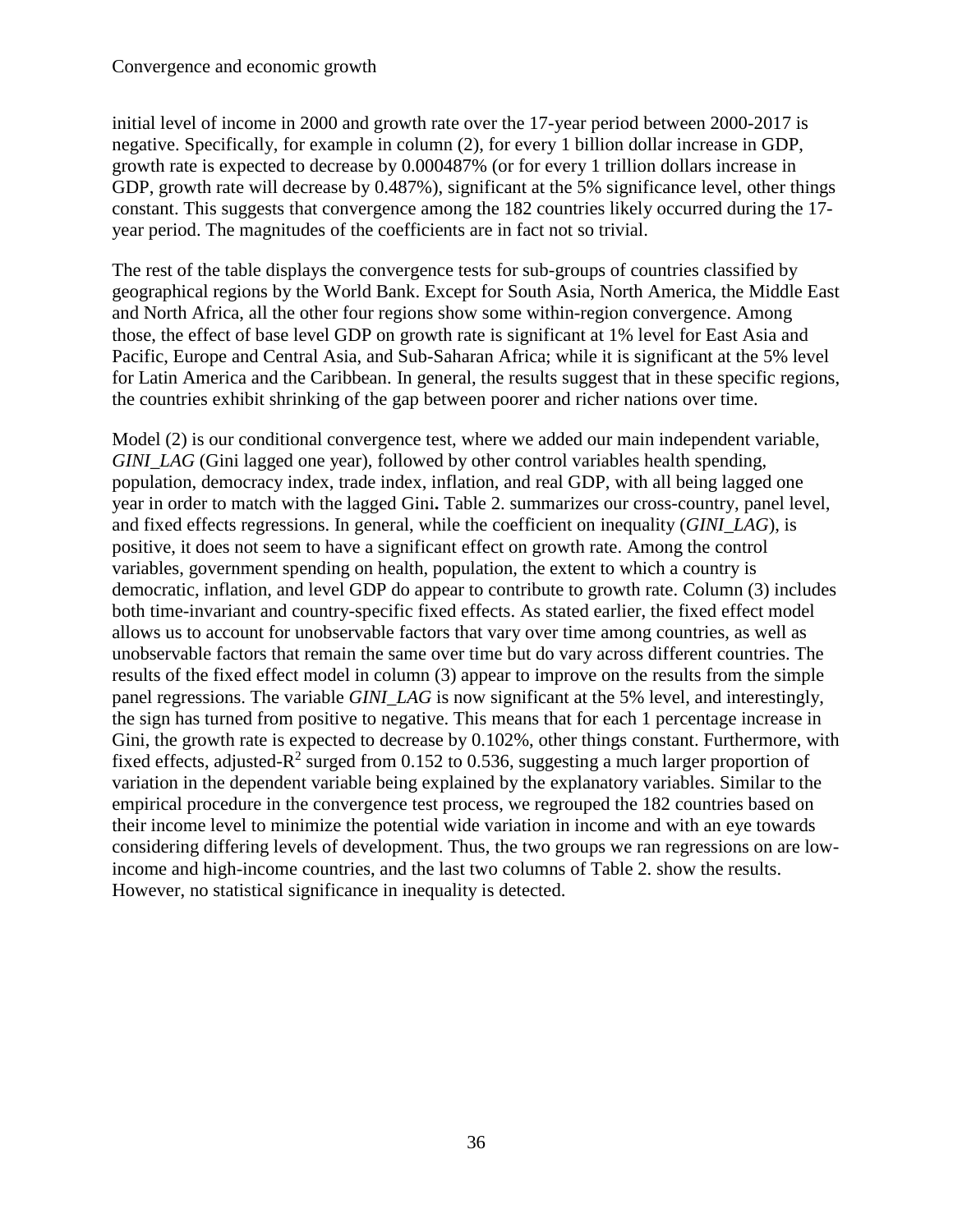|                    | (1)<br>(Cross)<br>Country) | (2)<br>(Panel) | (3)<br>(East Asia<br>and Pacific) | (4)<br>(South Asia) | (5)<br>(Europe and<br>Central Asia) | (6)<br>(Middle East)<br>and North<br>Africa) | (7)<br>(Sub_Saharan<br>Africa) | (8)<br>(North)<br>America) | (9)<br>(Latin America<br>and the<br>Carribean) |
|--------------------|----------------------------|----------------|-----------------------------------|---------------------|-------------------------------------|----------------------------------------------|--------------------------------|----------------------------|------------------------------------------------|
| <b>VARIABLES</b>   | Growth_Rate                | Growth_Rate    | Growth_Rate                       | Growth_Rate         | Growth_Rate                         | Growth Rate                                  | Growth Rate                    | Growth Rate                | Growth Rate                                    |
| $rgdp1k_2000$      | $-0.000487**$              | $-0.000487**$  | $-0.00140***$                     | $-0.00196$          | $-0.00311***$                       | 0.00144                                      | $-0.00974***$                  | $-0.000556$                | $-0.00586**$                                   |
|                    | (0.000201)                 | (0.000201)     | (0.000318)                        | (0.00222)           | (0.000940)                          | (0.00188)                                    | (0.00254)                      | (0.000833)                 | (0.00278)                                      |
| pop                | $0.00459***$               | $0.00485***$   | $0.00745***$                      | 0.00546             | $0.0637**$                          | $-0.0217$                                    | $0.0406***$                    | 0.0266                     | $0.0659**$                                     |
|                    | (0.000997)                 | (0.000972)     | (0.000916)                        | (0.00515)           | (0.0273)                            | (0.0220)                                     | (0.0107)                       | (0.0358)                   | (0.0315)                                       |
| Constant           | 3.883***                   | 3.896***       | 5.305***                          | 5.523***            | $3.541***$                          | $4.013***$                                   | $4.440***$                     | 1.176                      | 2.566***                                       |
|                    | (0.168)                    | (0.165)        | (0.611)                           | (0.545)             | (0.337)                             | (0.627)                                      | (0.325)                        | (0.690)                    | (0.264)                                        |
| Observations       | 182                        | 3,250          | 359                               | 126                 | 802                                 | 357                                          | 808                            | 54                         | 690                                            |
| R-squared          | 0.081                      | 0.080          | 0.303                             | 0.112               | 0.249                               | 0.028                                        | 0.175                          | 0.317                      | 0.078                                          |
| Adj. R-<br>squared | 0.0708                     | 0.0790         | 0.300                             | 0.0975              | 0.247                               | 0.0227                                       | 0.173                          | 0.290                      | 0.0756                                         |

# **Table 1. Convergence at Global and Regional Level**

Robust standard errors in parentheses, \*\*\* p<0.01, \*\* p<0.05, \* p<0.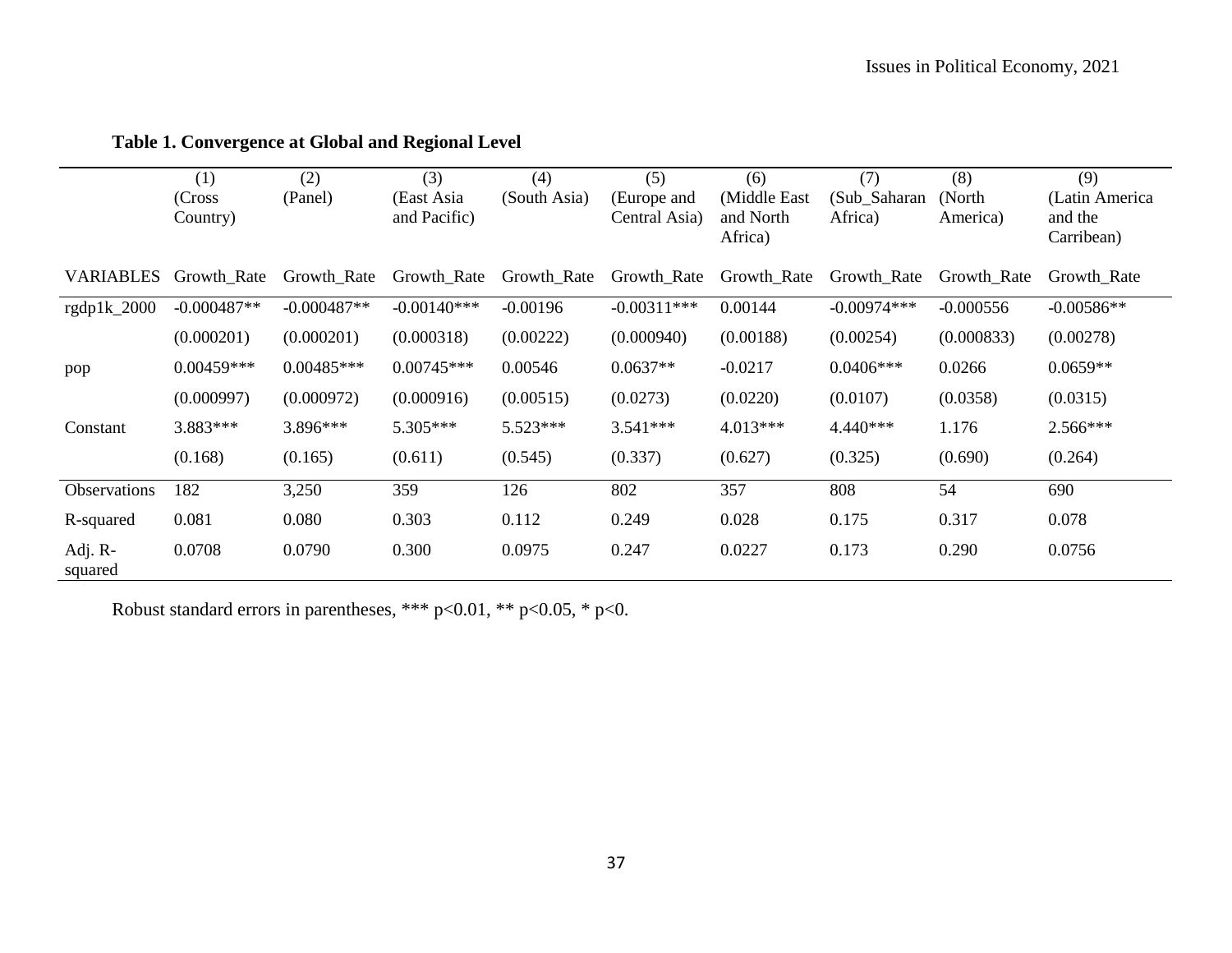Following Model (1), we included the level real GDP *RGDP1k\_2000* instead in place of the lagged variable *RGDP1k* lag. This result is shown in Table 3. Once again, the level of real GDP *RGDP1k\_2000* is only significant in the panel data (column (2)) at the 10% level. Similarly, later in Table 5. (column (2)), *RGDP1k\_2000* is again significant in the panel data at the 5% level, confirming conditional convergence.

|                     | <b>Cross</b> | <b>Panel</b>  | <b>Fixed Effects</b> | F.E.              | F.E.               |
|---------------------|--------------|---------------|----------------------|-------------------|--------------------|
|                     | Country      |               |                      | <b>Low Income</b> | <b>High Income</b> |
| <b>VARIABLES</b>    | Growth_Rate  | Growth_Rate   | Growth_Rate          | Growth_Rate       | Growth_Rate        |
| gini_lag            | 0.0285       | 0.00728       | $-0.102**$           | $-0.0364$         | $-0.0866$          |
|                     | (0.0519)     | (0.0192)      | (0.0483)             | (0.0613)          | (0.0718)           |
| healthspend_lag     | $-0.869***$  | $-0.466***$   | $-0.0312$            | $-1.383***$       | 0.399              |
|                     | (0.265)      | (0.119)       | (0.418)              | (0.392)           | (0.267)            |
| pop_lag             | $-0.00149$   | $0.00273***$  | $0.0376*$            | 0.00175           | $0.252***$         |
|                     | (0.00130)    | (0.000895)    | (0.0205)             | (0.00791)         | (0.0623)           |
| democracy_index_lag | $-1.883$     | $-1.409**$    | $2.446*$             | 2.936**           | 1.652              |
|                     | (1.592)      | (0.606)       | (1.463)              | (1.449)           | (2.441)            |
| trade_index_lag     | $-0.00336$   | 0.000424      | 0.0151               | 0.0266            | 0.0274             |
|                     | (0.00621)    | (0.00291)     | (0.0160)             | (0.0233)          | (0.0177)           |
| inflation_lag       | $-0.0746*$   | $-0.0514**$   | $-0.0148$            | $-0.0176$         | $-0.0509$          |
|                     | (0.0375)     | (0.0214)      | (0.0164)             | (0.0187)          | (0.0425)           |
| rgdp1k_lag          | 0.000103     | $-0.000150**$ | $-0.000254$          | 6.80e-05          | $-0.00226$ ***     |
|                     | (0.000118)   | $(7.29e-05)$  | (0.000241)           | $(9.56e-05)$      | (0.000565)         |
| Constant            | 7.936**      | 6.738***      | 4.011                | 5.722             | $-3.405$           |
|                     | (3.119)      | (1.268)       | (3.638)              | (4.193)           | (5.056)            |
|                     |              |               |                      |                   |                    |
| Observations        | 80           | 820           | 820                  | 344               | 476                |
| R-squared           | 0.364        | 0.159         | 0.612                | 0.603             | 0.666              |
| Adj. R-squared      | 0.302        | 0.152         | 0.536                | 0.468             | 0.604              |
| <b>SER</b>          | 3.228        | 3.325         | 2.459                | 2.622             | 2.129              |

**Table 2. Full OLS Model with Income Group Regressions (rgdp1k\_lag)**

Robust standard errors in parentheses

\*\*\* p<0.01, \*\* p<0.05, \* p<0.1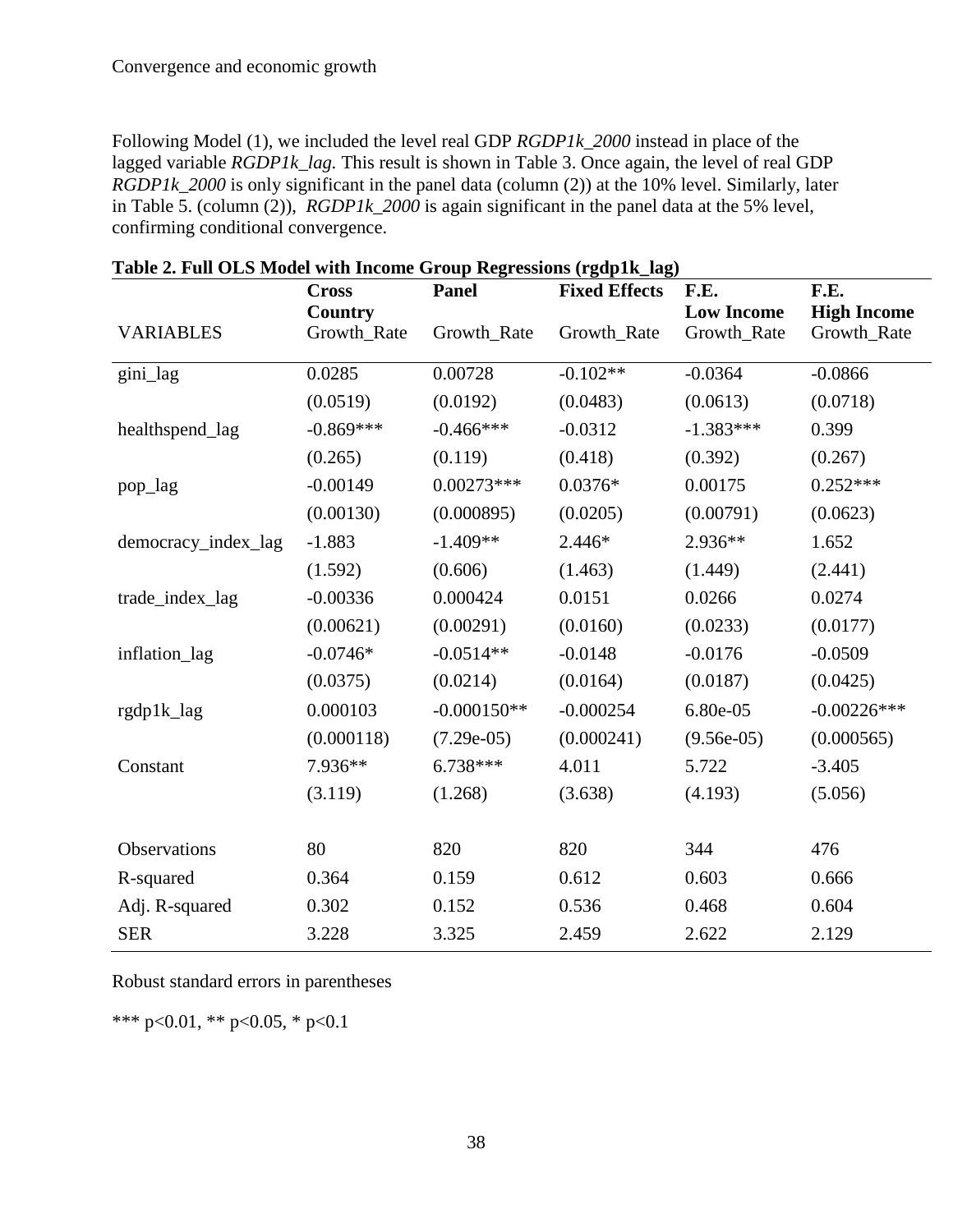| rabic $\sigma$ , run OLD mouer with meome Group regressions (rgupin_2000) | <b>Cross</b> | Panel        | <b>Fixed Effects</b> | F.E.              | F.E.               |
|---------------------------------------------------------------------------|--------------|--------------|----------------------|-------------------|--------------------|
|                                                                           | Country      |              |                      | <b>Low Income</b> | <b>High Income</b> |
| <b>VARIABLES</b>                                                          | Growth_Rate  | Growth_Rate  | Growth_Rate          | Growth_Rate       | Growth_Rate        |
|                                                                           |              |              |                      |                   |                    |
| gini_lag                                                                  | 0.0291       | 0.00691      | $-0.105**$           | $-0.0348$         | $-0.0902$          |
|                                                                           | (0.0515)     | (0.0191)     | (0.0479)             | (0.0599)          | (0.0687)           |
| healthspend_lag                                                           | $-0.863***$  | $-0.470***$  | $-0.0432$            | $-1.374***$       | 0.399              |
|                                                                           | (0.258)      | (0.118)      | (0.417)              | (0.387)           | (0.272)            |
| pop_lag                                                                   | $-0.00105$   | $0.00242***$ | $0.0283**$           | 0.00412           | 0.0963             |
|                                                                           | (0.000843)   | (0.000801)   | (0.0114)             | (0.00759)         | (0.0636)           |
| democracy_index_lag                                                       | $-1.930$     | $-1.384**$   | $2.432*$             | $2.947**$         | 2.495              |
|                                                                           | (1.582)      | (0.606)      | (1.465)              | (1.444)           | (2.547)            |
| trade_index_lag                                                           | $-0.00327$   | 0.000289     | 0.0154               | 0.0266            | 0.0287             |
|                                                                           | (0.00623)    | (0.00290)    | (0.0160)             | (0.0233)          | (0.0178)           |
| inflation_lag                                                             | $-0.0751**$  | $-0.0518**$  | $-0.0149$            | $-0.0175$         | $-0.0452$          |
|                                                                           | (0.0377)     | (0.0214)     | (0.0164)             | (0.0186)          | (0.0422)           |
| rgdp1k_2000                                                               | 0.000118     | $-0.000164*$ |                      |                   |                    |
|                                                                           | (0.000133)   | $(8.77e-05)$ |                      |                   |                    |
| Constant                                                                  | 7.915**      | $6.769***$   | 4.496                | 5.457             | $-0.925$           |
|                                                                           | (3.105)      | (1.259)      | (3.440)              | (3.950)           | (4.666)            |
|                                                                           |              |              |                      |                   |                    |
| Observations                                                              | 80           | 820          | 820                  | 344               | 476                |
| R-squared                                                                 | 0.364        | 0.160        | 0.611                | 0.603             | 0.660              |
| Adj. R-squared                                                            | 0.302        | 0.152        | 0.536                | 0.470             | 0.598              |
| <b>SER</b>                                                                | 3.228        | 3.325        | 2.459                | 2.617             | 2.145              |

**Table 3. Full OLS Model with Income Group Regressions (rgdp1k\_2000)**

Robust standard errors in parentheses, \*\*\*  $p<0.01$ , \*\*  $p<0.05$ , \*  $p<0.1$ 

Following our Model (3) specification stated earlier, we projected a non-linear relationship between inequality and growth, and included a quadratic term Gini-squared, *GINI\_2.* Table 4. illustrates that at the cross-country level, *GINI\_LAG* was not significant. On the other hand, the linear panel fixed effect data regression run shows that a 1 percentage increase in Gini increases growth rate by 0.213%, other things constant, at the 5% level. The quadratic term is also statistically significant in this regression. In columns (4) and (5), we show the regressions for low-income countries and high-income countries. Inequality is statistically significant for the lower income countries but not for the higher income countries, suggesting that changes in inequality have no effect on wealthy countries, but has some effect on poorer countries.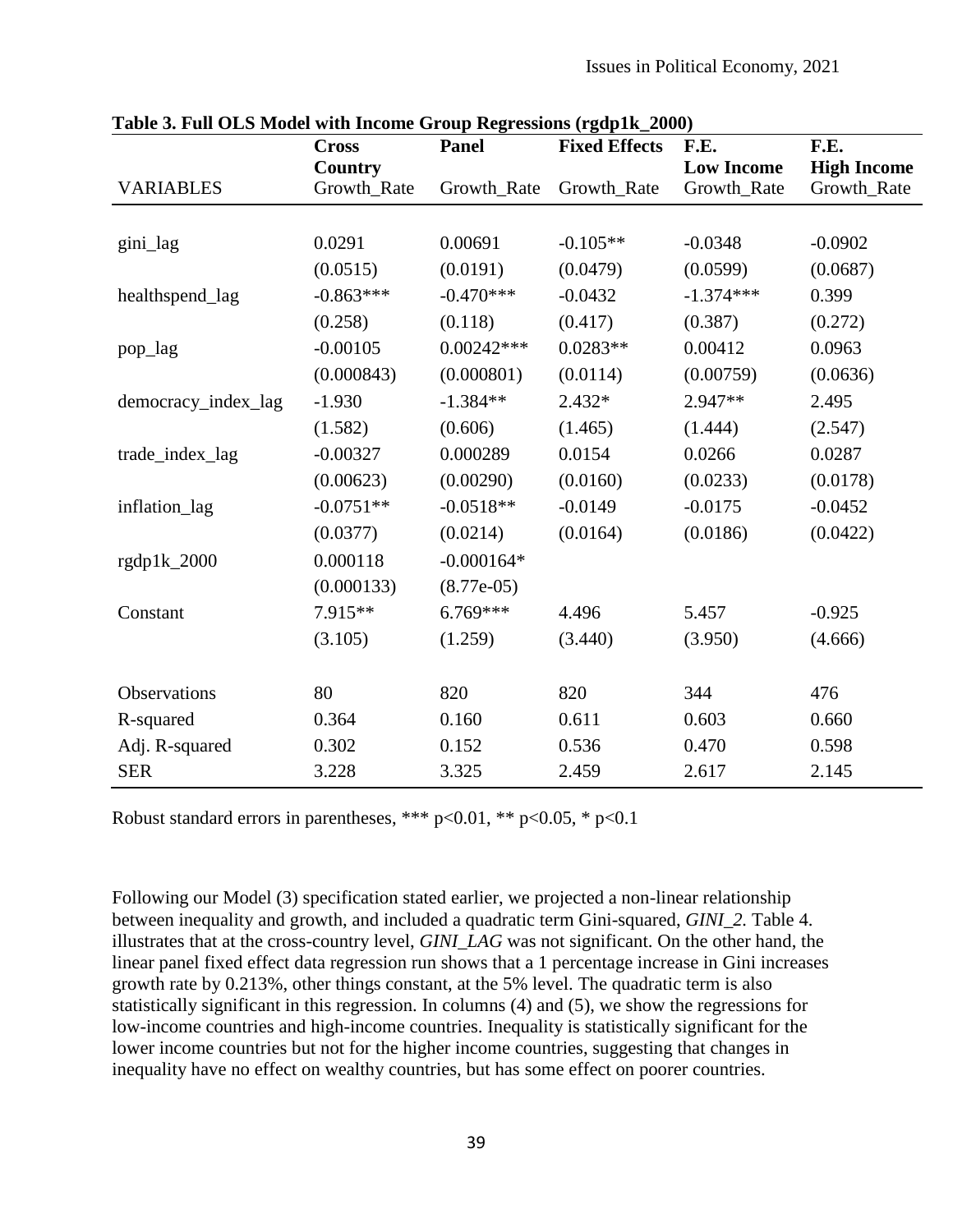Overall, we conclude that including the quadratic provides a better specification of the relationship between inequality and economic growth. Our result seems to be consistent with a non-linear specification with an introduction of a quadratic term prompted largely by the Banerjee & Duflo (2003) study. Table 5. shows similar regression runs as in Table 4., but with *RGDP1k\_2000,* the initial level of GDP, to test for conditional convergence.

| rabic $\pi$ , ivon-Emicar Ivrouci (1 gup_iag) | <b>Cross Country Panel</b> |               | <b>Fixed Effects</b> | F.E.                             | F.E.                              |
|-----------------------------------------------|----------------------------|---------------|----------------------|----------------------------------|-----------------------------------|
| <b>VARIABLES</b>                              | Growth_Rate                | Growth_Rate   | Growth_Rate          | <b>Low Income</b><br>Growth_Rate | <b>High Income</b><br>Growth_Rate |
| gini_lag                                      | 0.348                      | $0.213**$     | 0.427                | $0.840**$                        | 0.00491                           |
|                                               | (0.214)                    | (0.106)       | (0.258)              | (0.356)                          | (0.232)                           |
| $\text{gini}\_2$                              | $-0.00376*$                | $-0.00238**$  | $-0.00628**$         | $-0.00987**$                     | $-0.00121$                        |
|                                               | (0.00218)                  | (0.00114)     | (0.00297)            | (0.00381)                        | (0.00284)                         |
| pop_lag                                       | $-0.00122$                 | 0.00289***    | $0.0346*$            | $-0.00275$                       | $0.245***$                        |
|                                               | (0.00131)                  | (0.000892)    | (0.0188)             | (0.00627)                        | (0.0632)                          |
| healthspend_lag                               | $-0.820***$                | $-0.433***$   | 0.0289               | $-1.154***$                      | 0.409                             |
|                                               | (0.271)                    | (0.121)       | (0.414)              | (0.420)                          | (0.265)                           |
| democracy_index_lag                           | $-1.745$                   | $-1.286**$    | $2.612*$             | 3.159**                          | 1.627                             |
|                                               | (1.601)                    | (0.620)       | (1.382)              | (1.286)                          | (2.455)                           |
| trade_index_lag                               | $-0.00253$                 | 0.000773      | 0.0148               | 0.0281                           | 0.0273                            |
|                                               | (0.00657)                  | (0.00292)     | (0.0157)             | (0.0229)                         | (0.0178)                          |
| inflation_lag                                 | $-0.0636$                  | $-0.0496**$   | $-0.00865$           | $-0.00925$                       | $-0.0501$                         |
|                                               | (0.0388)                   | (0.0213)      | (0.0169)             | (0.0182)                         | (0.0423)                          |
| rgdp_lag                                      | 6.62e-08                   | $-1.79e-07**$ | $-1.84e-07$          | 9.94e-08                         | $-2.21e-06***$                    |
|                                               | $(1.24e-07)$               | $(7.66e-08)$  | $(2.32e-07)$         | $(8.88e-08)$                     | $(6.04e-07)$                      |
| Constant                                      | 1.101                      | 2.317         | $-6.494$             | $-13.09$                         | $-4.845$                          |
|                                               | (5.905)                    | (2.682)       | (6.293)              | (9.297)                          | (6.354)                           |
|                                               |                            |               |                      |                                  |                                   |
| Observations                                  | 80                         | 820           | 820                  | 344                              | 476                               |
| R-squared                                     | 0.374                      | 0.164         | 0.617                | 0.619                            | 0.666                             |
| Adj. R-squared                                | 0.303                      | 0.156         | 0.542                | 0.487                            | 0.603                             |

**Table 4. Non-Linear Model (rgdp\_lag)**

Robust standard errors in parentheses, \*\*\*  $p<0.01$ , \*\*  $p<0.05$ , \*  $p<0.1$ 

## **Table 5. Non-Linear Model (rgdp1k\_2000)**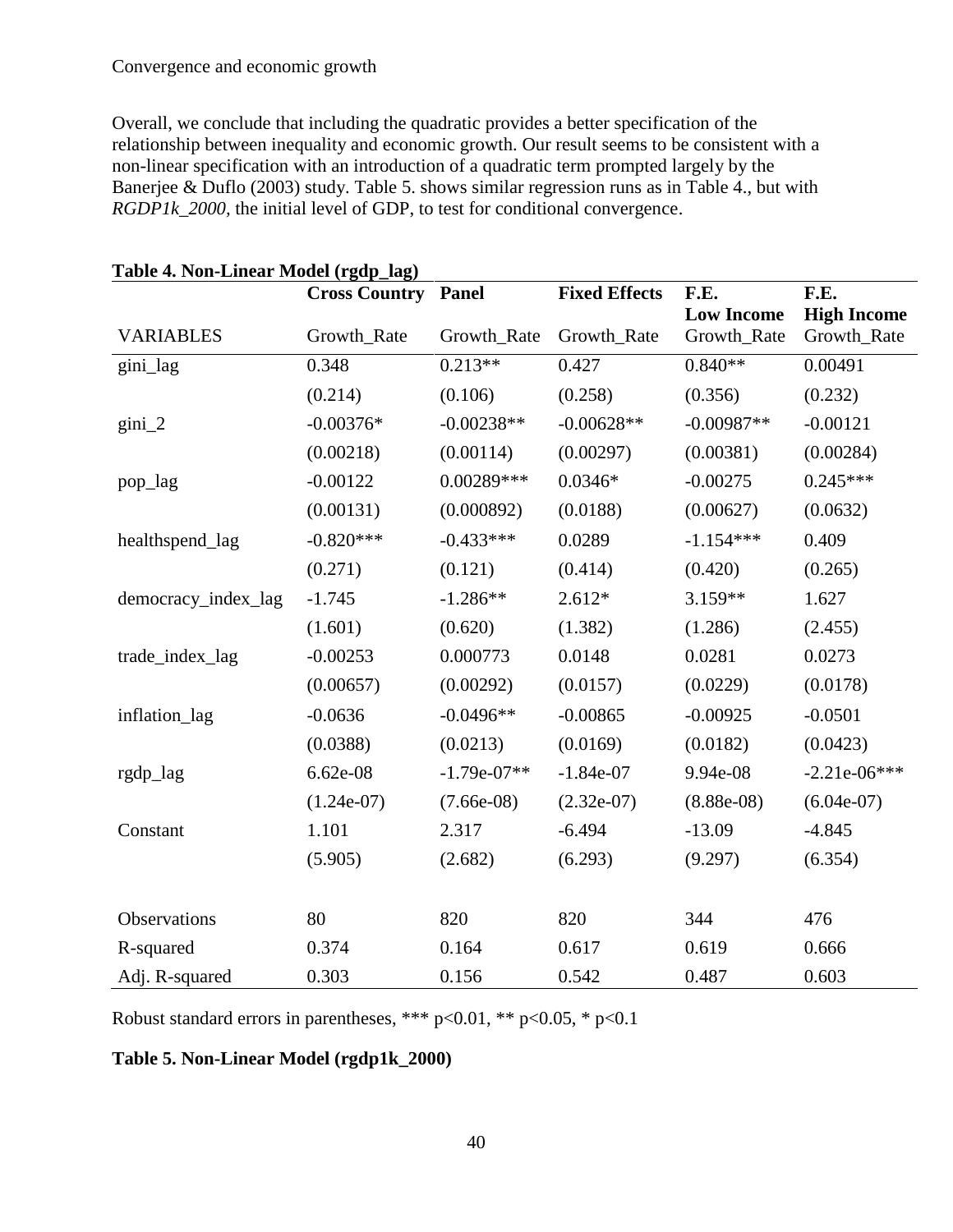|                     | <b>Cross</b><br>Country | <b>Panel</b>  | <b>Fixed Effects</b> | F.E.<br><b>Low Income</b> | F.E.<br><b>High Income</b> |
|---------------------|-------------------------|---------------|----------------------|---------------------------|----------------------------|
| <b>VARIABLES</b>    | Growth_Rate             | Growth_Rate   | Growth_Rate          | Growth_Rate               | Growth_Rate                |
| gini_lag            | 0.349                   | $0.212**$     | $0.433*$             | $0.840**$                 | 0.0869                     |
|                     | (0.213)                 | (0.105)       | (0.257)              | (0.355)                   | (0.252)                    |
| $\text{gini}_2$     | $-0.00376*$             | $-0.00237**$  | $-0.00637**$         | $-0.00984**$              | $-0.00234$                 |
|                     | (0.00218)               | (0.00114)     | (0.00296)            | (0.00380)                 | (0.00321)                  |
| pop_lag             | $-0.000941$             | $0.00251***$  | $0.0279**$           | 0.000712                  | 0.0903                     |
|                     | (0.000850)              | (0.000793)    | (0.0116)             | (0.00694)                 | (0.0579)                   |
| healthspend_lag     | $-0.816***$             | $-0.438***$   | 0.0212               | $-1.142***$               | 0.418                      |
|                     | (0.263)                 | (0.119)       | (0.412)              | (0.415)                   | (0.271)                    |
| democracy_index_lag | $-1.775$                | $-1.257**$    | $2.604*$             | $3.174**$                 | 2.406                      |
|                     | (1.594)                 | (0.621)       | (1.382)              | (1.285)                   | (2.573)                    |
| trade_index_lag     | $-0.00248$              | 0.000617      | 0.0150               | 0.0281                    | 0.0284                     |
|                     | (0.00658)               | (0.00290)     | (0.0158)             | (0.0228)                  | (0.0179)                   |
| inflation_lag       | $-0.0639$               | $-0.0501**$   | $-0.00862$           | $-0.00917$                | $-0.0439$                  |
|                     | (0.0391)                | (0.0214)      | (0.0170)             | (0.0182)                  | (0.0423)                   |
| rgdp1k_2000         | 7.44e-05                | $-0.000195**$ |                      |                           |                            |
|                     | (0.000143)              | $(9.17e-05)$  |                      |                           |                            |
| Constant            | 1.076                   | 2.372         | $-6.302$             | $-13.43$                  | $-3.826$                   |
|                     | (5.880)                 | (2.662)       | (6.278)              | (9.175)                   | (6.279)                    |
| Observations        | 80                      | 820           | 820                  | 344                       | 476                        |
| R-squared           | 0.374                   | 0.164         | 0.617                | 0.619                     | 0.661                      |
| Adj. R-squared      | 0.303                   | 0.156         | 0.543                | 0.489                     | 0.597                      |

Robust standard errors in parentheses, \*\*\* p<0.01, \*\* p<0.05, \* p<0.1

Additionally, the presence of a quadratic term in Table 4. allows us to empirically capture where growth is maximized for low income countries. We derive the process as follow. First, we can rewrite the growth equation with inequality as a function of  $gini\_{lag}$  and  $(gini\_{lag})^2$  as:

$$
GROWTH\_RATE = \beta_1 * GINI\_LAG + \beta_2 * (GINI\_LAG)^2
$$

Then, taking the first derivate and setting it equal to zero allows us to find the highest value of Gini that maximizes economic growth: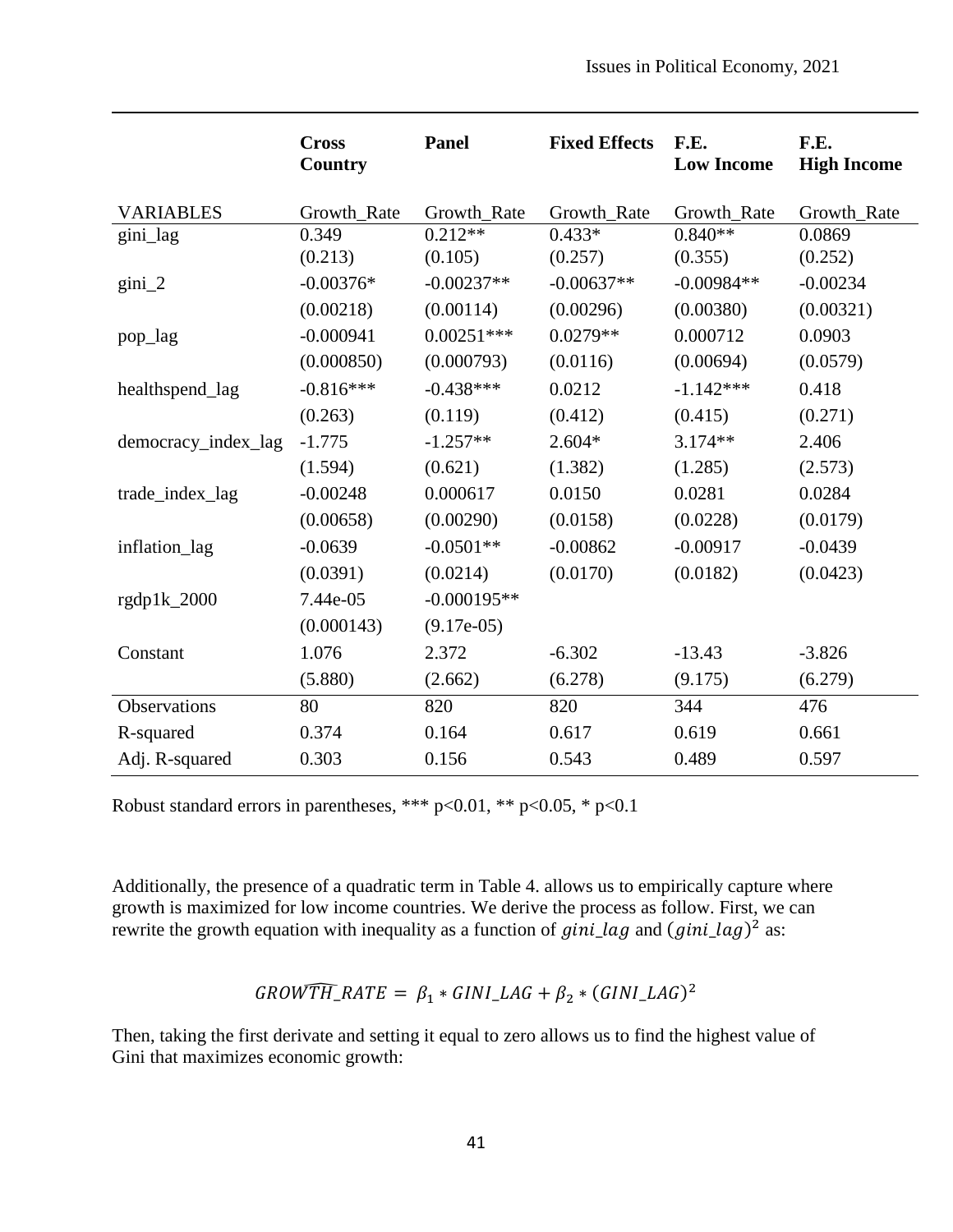$$
\beta_1 + 2\beta_2 * gini = 0
$$
  
2 $\beta_2 * gini = -\beta_1$   

$$
gini = -\frac{\beta_1}{2\beta_2}
$$

| <b>Regression</b>  | Coeff. on          | Coeff. on                         | Gini* $=$               | Growth |
|--------------------|--------------------|-----------------------------------|-------------------------|--------|
|                    | Gini ' $\beta_1$ ' | (gini) <sup>2</sup> ' $\beta_2$ ' | $\beta_1$<br>$2\beta_2$ | max    |
| World              | 0.427              | $-0.00628$                        | 33.99%                  | 7.26%  |
| <b>High Income</b> | 0.00491            | $-0.00121$                        | 2.03%                   | .0049% |
| <b>Low Income</b>  | 0.840              | $-0.00987$                        | 42.55%                  | 17.87% |

We should note that in regressions for the world and high-income group, the Gini coefficient is not significant. It is, however, significant for low-income countries. We could therefore interpret the above result to mean that for low-income countries, a target Gini of 42.55% will maximize growth rate to 17.87% as they try to converge towards the high-income countries. Once they reach the PCGDP threshold to be classified as a high-income country, the effect of Gini on growth rate will no longer be significant.

Our overall remark from this research is as follows. From Model (1) and the results in Table 1., we found that there is evidence for convergence for the list of 182 countries over the period 2000-2017. Furthermore, our more detailed approach conducting regressions on countries based on their geographical regions revealed even stronger evidence for the existence of convergence during the same time frame. In Model (2) and (3), where we tested for conditional convergence and added inequality as the main explanatory variable, we found that in the case of a simple linear model, growth is primarily negatively associated with income inequality across countries. When adopting a non-linear quadratic model, we observe the relationship between inequality and growth to be also primarily negative, and the two kinds of relationship hold true at both the cross-country and the panel level. Additionally, there is some evidence suggesting that countries exhibit convergent growth pattern in the setting of a conditional convergence test.

## **V. Conclusion**

In their extremely comprehensive recent paper in the Journal of Economic Literature, "What remains of Cross-Country Convergence ?", Johnson and Papageougiou (2020) state that convergence is hard to pin down, "because the concept can be operationalized in many ways and second, because econometric approaches and data measurement issues remain a challenge in empirical tests of convergence." This would also be the case when including inequality as an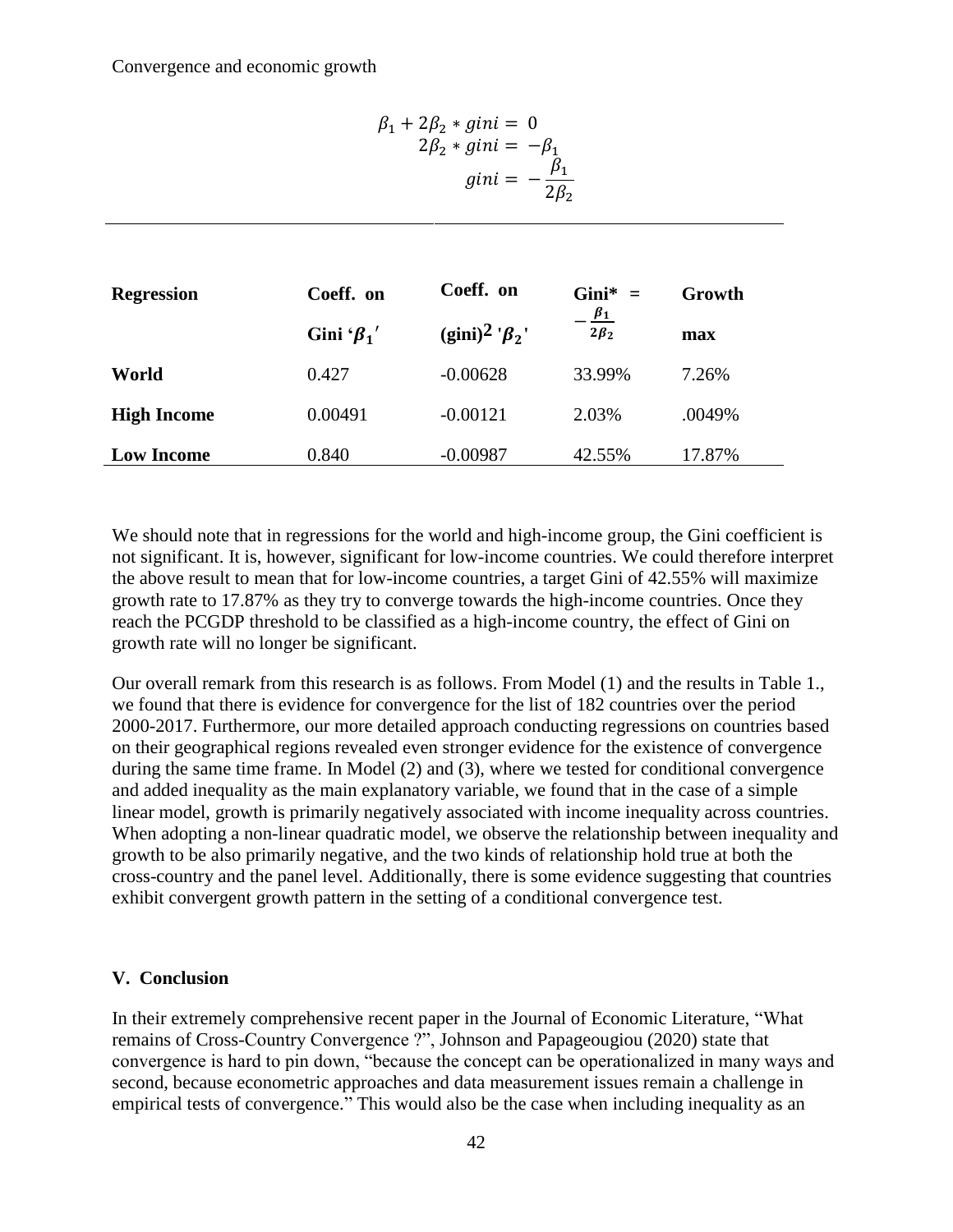explanatory variable into the growth literature. Considering our results, we have a better appreciation for the empirical testing process but also the ambiguity within this area. One important finding from our research is that the link between inequality and growth does not appear to be a factor for the wealthy or high-income countries in our model. Johnson and Papageougiou (2020) cite Branko Milanovic's work on global inequality where Milanovic finds that while inequality is rising for the high-income countries, "global inequality of incomes though huge, has been falling particularly since 2000" (Milanovic, 2016).

In specifying a  $21<sup>st</sup>$  century approach starting with the year 2000 in our current research, we believe we are capturing this observation quite adequately. Furthermore, we follow up on the wealth effect discussion in Banerjee and Duflo (2003) in our empirical approach where inequality matters more in poorer countries due to initial higher interest rates and difficulties in accumulating capital. Bannerjee and Duflo (2003) derive a theoretical model in which they show that over a long enough period, two economies that start at the same average wealth level will exhibit the same average growth rate, since they both would have gone from the initial mean wealth to an average wealth in the long-run, say *w\*.*

By using a more contemporary dataset for the period 2000-2017, while acknowledging the limitations involved in empirical testing of growth convergence theory in general, and the relationship between inequality and growth in particular, our research offers some useful contributory inferences. More elaborate empirical techniques, and utilizing cleaner and better inequality and growth data as they become available will almost certainly continue to be on the agenda for future researchers.

## **VI. References**

Acemoglu, Daron, Simon Johnson, and James A. Robinson. "The Colonial Origins of Comparative Development: An Empirical Investigation." The American Economic Review 91, no. 5 (2001): 1369-401

Aleš Bulíř. "Income Inequality: Does Inflation Matter?" IMF Staff Papers 48, no. 1 (2001): 139- 59

Banerjee, Abhijit V., and Esther Duflo. "Inequality and Growth: What Can the Data Say?" Journal of Economic Growth 8, no. 3 (2003): 267-99

Barro, Robert J. "Inequality and Growth in a Panel of Countries." Journal of Economic Growth 5, no. 1 (2000): 5-32

Ben-David, Dan, and David H. Papell. "Slowdowns and Meltdowns: Postwar Growth Evidence from 74 Countries." The Review of Economics and Statistics 80, no. 4 (1998): 561-71

Birdsall, Nancy, David Ross, and Richard Sabot. "Inequality and Growth Reconsidered: Lessons from East Asia." The World Bank Economic Review 9, no. 3 (1995): 477-508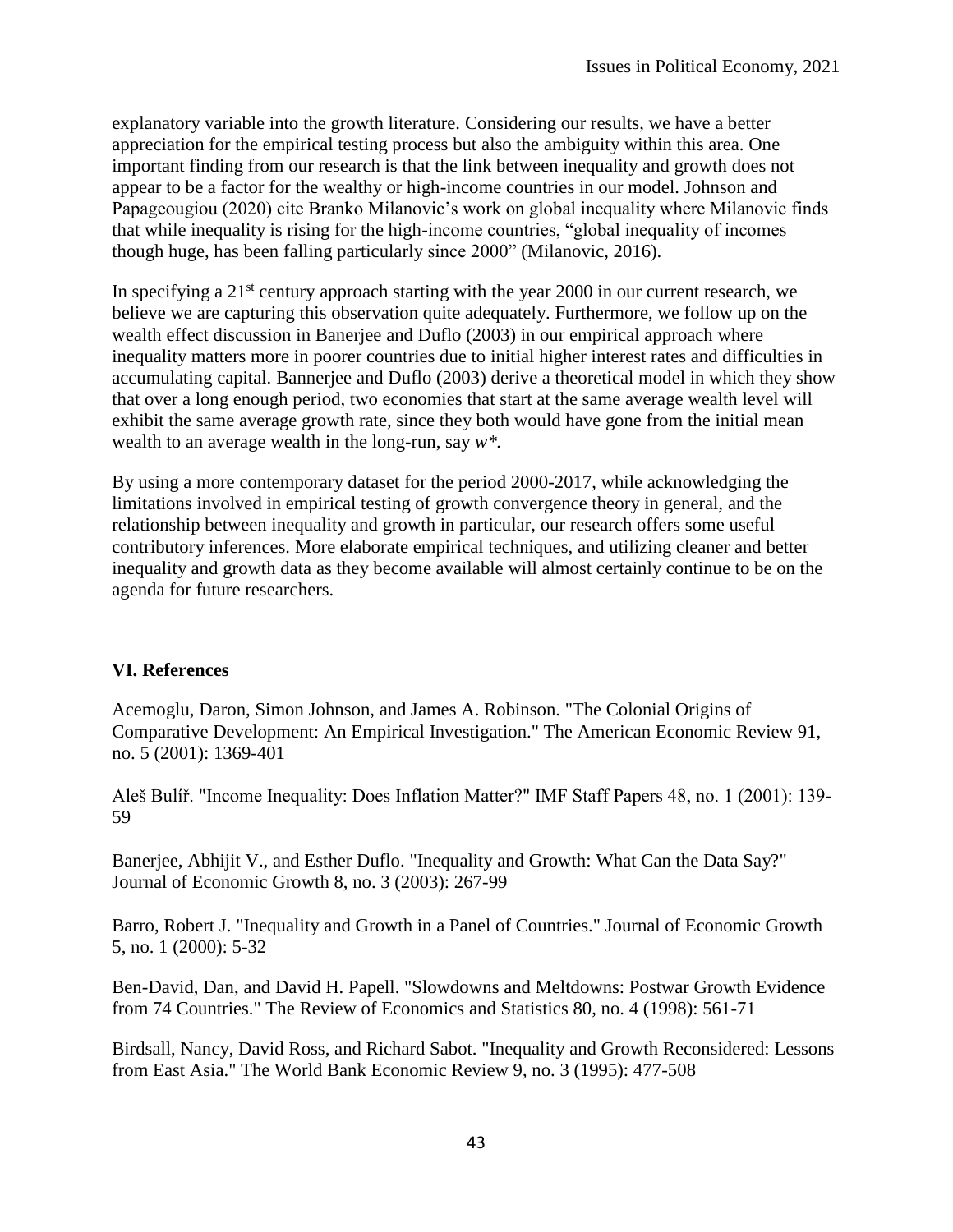Convergence and economic growth

"Democracy Index." Democracy Index | Gapminder. https://www.gapminder.org/data/documentation/democracy-index/.

Feenstra, Robert C., Robert Inklaar, and Marcel P. Timmer. "The Next Generation of the Penn World Table." The American Economic Review 105, no. 10 (2015): 3150-182

Helpman, Elhanan, Oleg Itskhoki, and Stephen Redding. "INEQUALITY AND UNEMPLOYMENT IN A GLOBAL ECONOMY." Econometrica 78, no. 4 (2010): 1239-283

Stephen P. Jenkins. "World income inequality databases: an assessment of WIID and SWIID." The Journal of Economic Inequality *13* (4), (2015): 629-671

Johnson, Paul, and Chris Papageougiou. "What remains of cross-country convergence?" Journal of Economic Literature *58*(1), (2020): 129-175

Mankiw, N. Gregory, David Romer, and David N. Weil. "A Contribution to the Empirics of Economic Growth." The Quarterly Journal of Economics 107, no. 2 (1992): 407-37

Branko Milanovic. "Global inequality: A new approach for the age of globalization"*.* Cambridge, Massachusetts; London, England: Harvard University Press, (2016)

Ortiz-Ospina, Esteban, and Max Roser. "Financing Healthcare." Financing Healthcare - Our World in Data, (2017). https://ourworldindata.org/financing-healthcare.

Persson, Torsten, and Guido Tabellini. "Is Inequality Harmful for Growth?" The American Economic Review 84, no. 3 (1994): 600-21

Pritchett, Lant. "Divergence, Big Time." The Journal of Economic Perspectives 11, no. 3 (1997): 3-17

Sarkar, Jayanta. "Mortality, Fertility, and Persistent Income Inequality." Southern Economic Journal 75, no. 2 (2008): 332-50

Senhadji, Abdelhak. "Sources of Economic Growth: An Extensive Growth Accounting Exercise." IMF Staff Papers 47, no. 1 (2000): 129-57

Solow, Robert M. "A Contribution to the Theory of Economic Growth." The Quarterly Journal of Economics 70, no. 1 (1956): 65-94

#### **Appendix A: Clarification of Income Inequality Database**

In a study, "World Income Inequality Databases: An Assessment of WIID and SWIID," Stephen Jenkins (2015) discusses several potential issues in the WIID database. First, the definitions of the source of income inequality are different. Both the income and consumption inequality measures of inequality are utilized in this database. The income measure is often more easily available for high-income countries, while the consumption expenditure measure is more